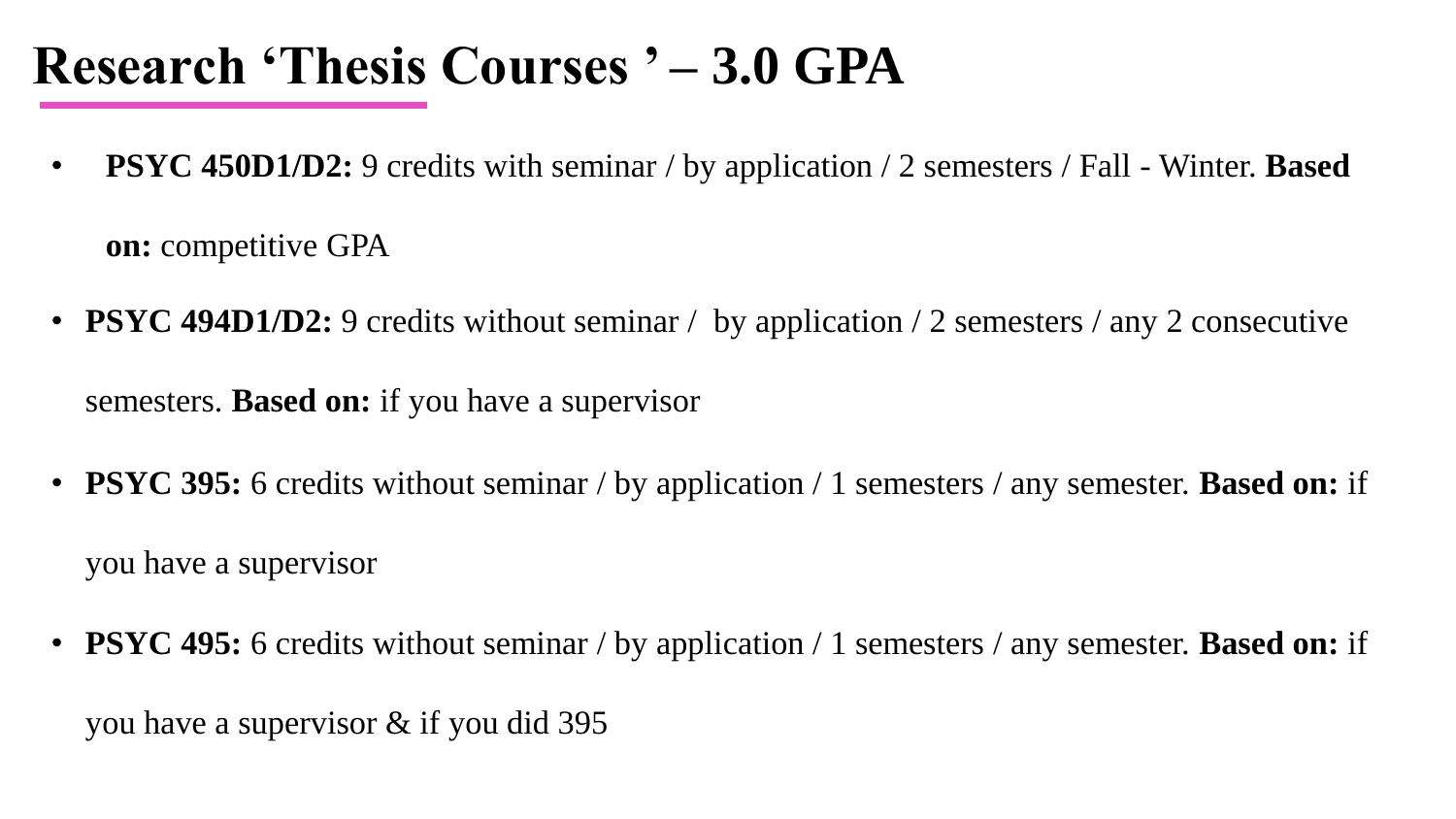## **Research Methods Class**

- **1) PSYC 351**: Social Psychology
- **2) PSYC 352**: Cognition
- **3) PSYC 353**: Perception
- These classes are different from thesis classes and do follow a course structure (will have midterms)
- Offered in different semesters (Check Minerva!) & Register on Minerva
- Intensive but gives you a good understanding of the basics of hands on research in a more controlled environment
- I **strongly** recommend taking one class because it will help you understand if you want to do research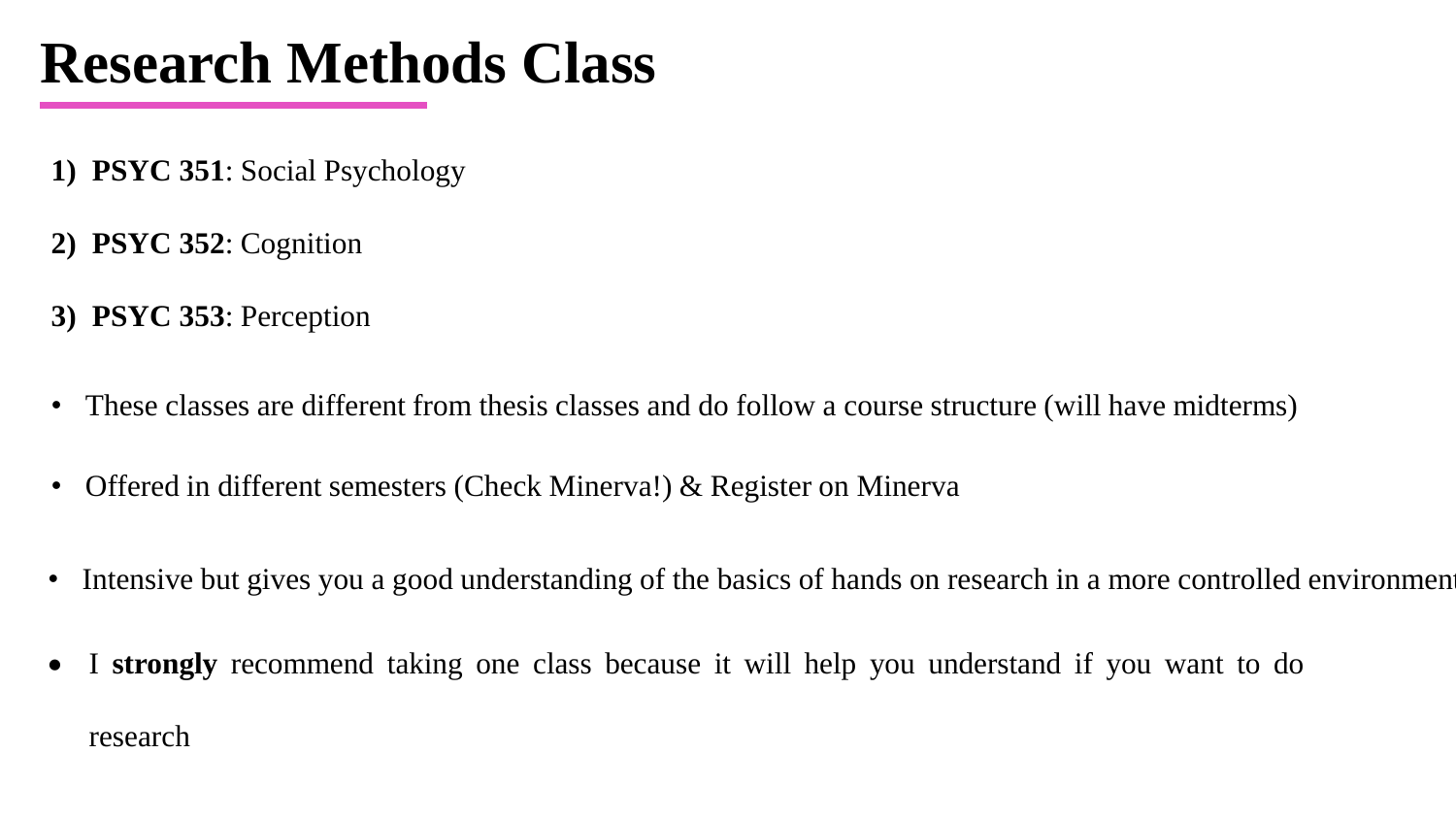# **How to get into labs**

### • **Email! Email! Email!**

- Make sure to CC the lab manager or coordinator.
- How do I know who the lab manager is? You can go to a lab's website (just google it) and refer to the lab member's page.
- In your email, briefly introduce yourself and mention your year. In a concise manner, explain why you are interested in the research focus of that specific lab.
- I cannot stress this enough: **keep it short and sweet**, the longer your email, the less someone is going to want to read all of it.
- **Always attach your CV and unofficial transcript** if you don't have a CV or are unsure about how to make one, visit the CAPS office in the brown building, they are super helpful.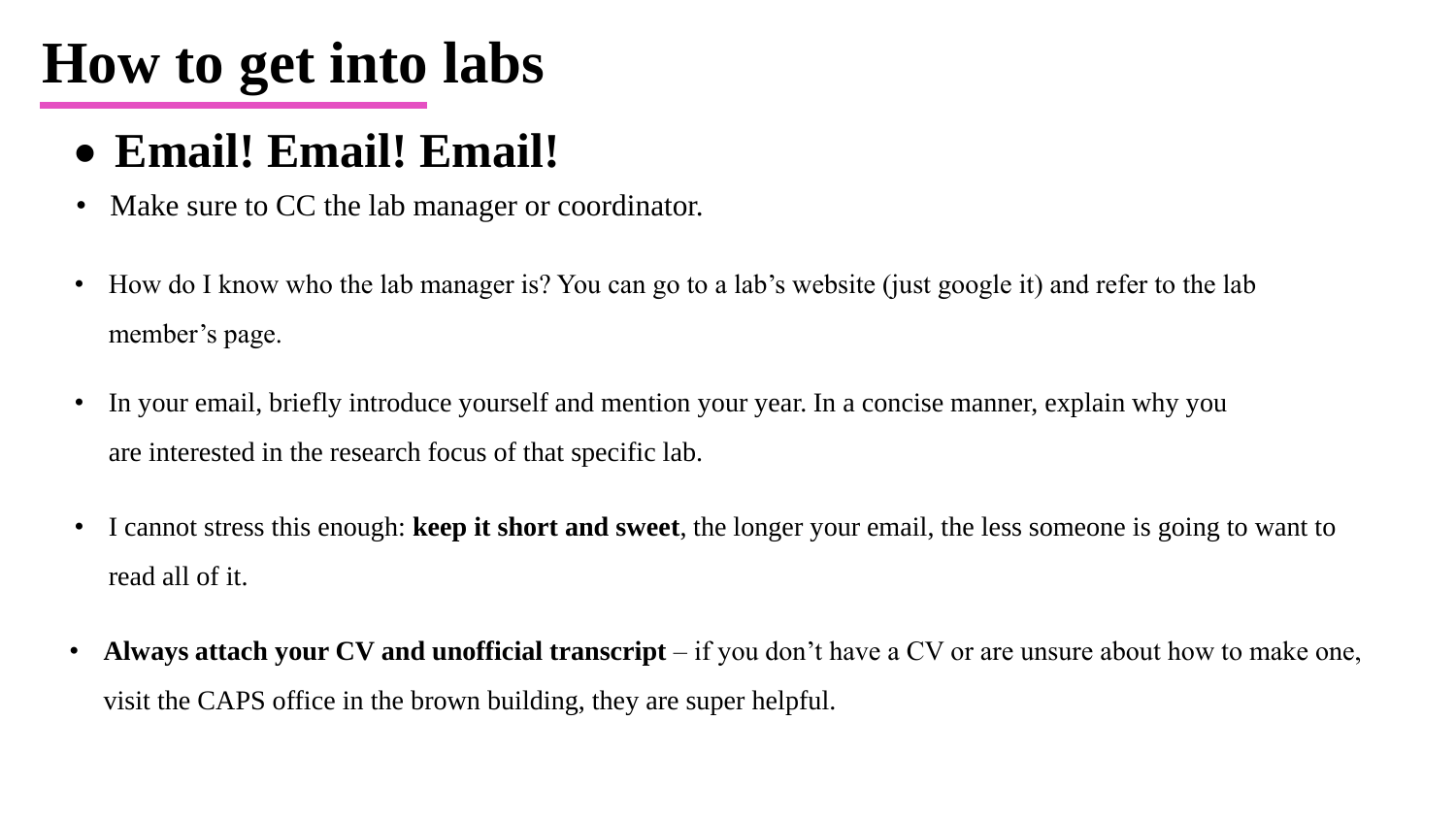

#### **1. Volunteer at the XXX Lab of XXX (Jan 2019 – Aug 2019)**

- Why did you join that lab (research interest / skills)
- What was the aim of the project you worked on
- **Experimenter duties**: administering screening /tasks and various other questionnaires / heart rate collection TMS/ debriefing / TSST panellist. I also co-ordinated the recruitment and screening of participants / Admin duties
- Divide you CV into sections: research / student government / extracurricular / leadership / awards / jobs
- Goals:
	- 1) be concise in listing your experiences

2) Make yourself sound  $fabulous$